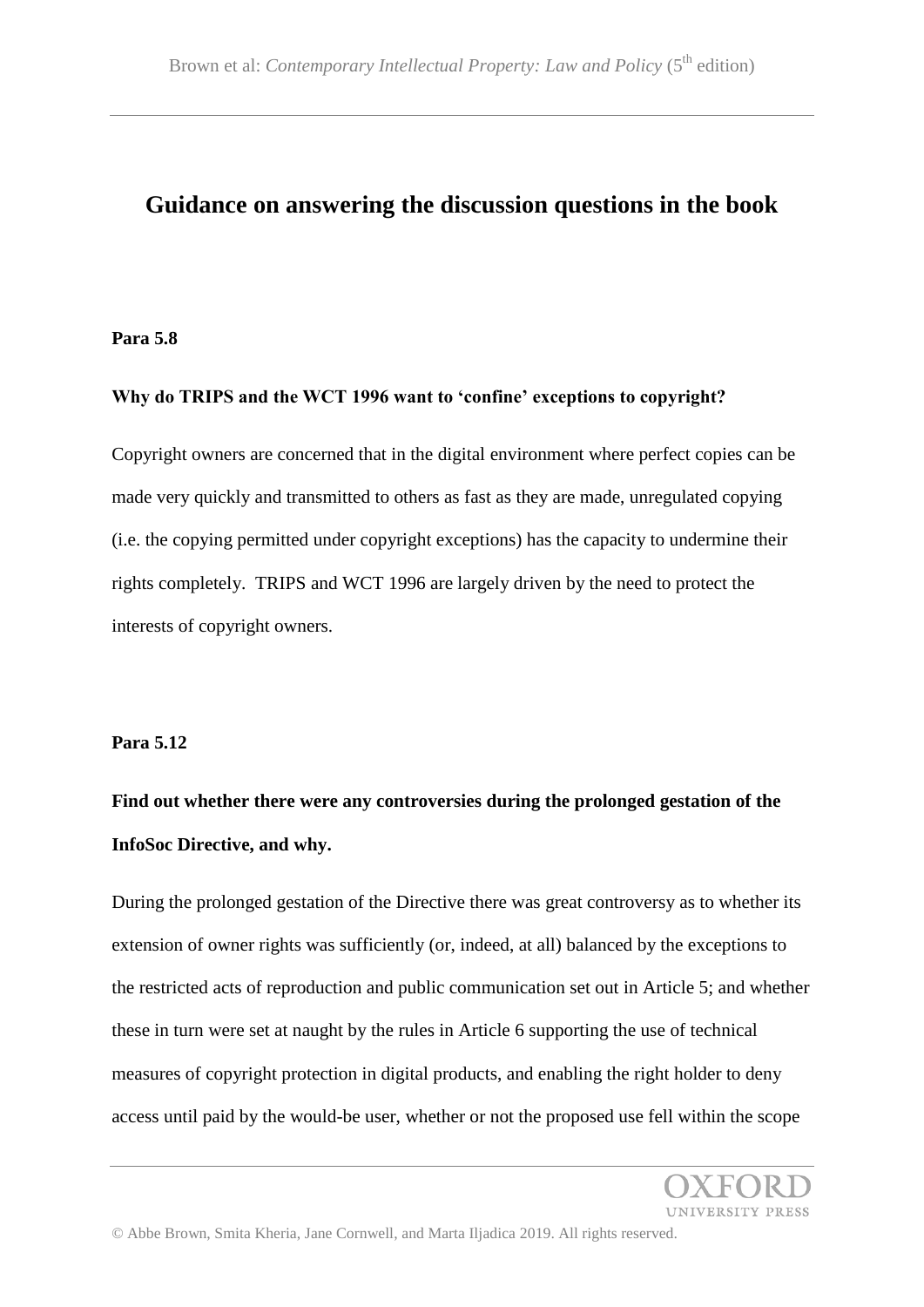of copyright or the exceptions. The importance of the debate was that, at least with regard to reproduction and public communication rights in the digital context, these exceptions were to replace entirely existing national rules on the subject (COM(1997) 628 final, 28 (para 2)).

**Para 5.28**

# **Does the InfoSoc Directive 2001 require the exclusion of all commercial research from the benefit of the exception for research?**

The Directive's reference to "sole purpose" seems to mean that research carried out for purposes going beyond that of contributing to knowledge and understanding is excluded from the benefit of the research exception.

### **Para 5.32**

### *Discussion Point 1*

### **Do you agree with the decision of the Court of Appeal in** *Hubbard v Vosper***?**

*Hubbard v Vosper* may be contrasted with the exam study guide case, *Sillitoe v McGraw-Hill Book Co Ltd* [1983] FSR 545, where it was held that the extensive quotation of passages from the plaintiff's novel (*The Loneliness of the Long-Distance Runner*) went beyond fair criticism and review. Arguably the purchaser of the guide would not need to purchase the novel, and so the market for the latter would be diminished. But there may be a difference in that there was public concern about the activities of the Church of Scientology, and the criticism

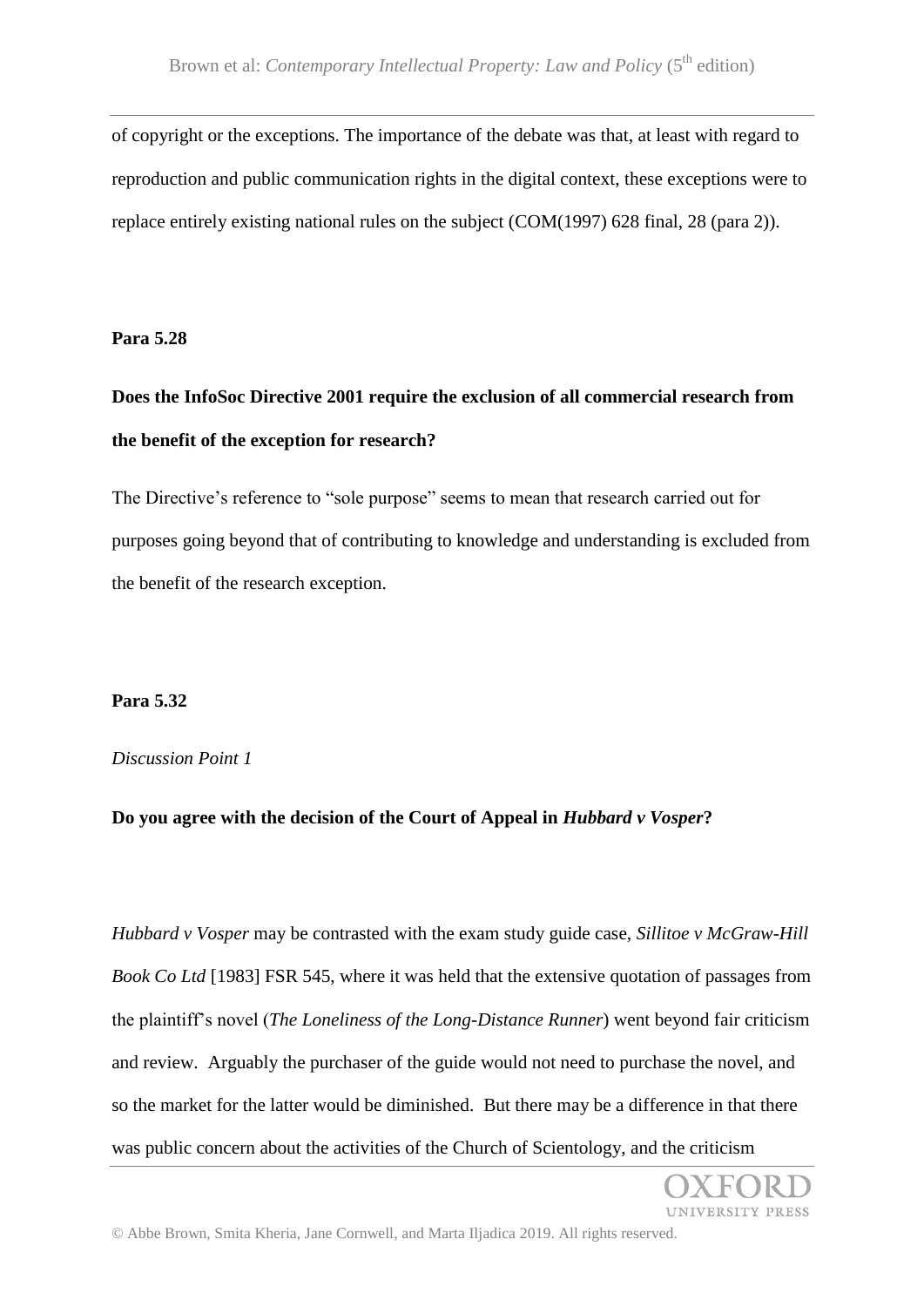purported to show why that concern was justified.

### *Discussion Point 2*

# **Why is a 'wide, liberal' approach needed for the exemption for criticism and review? How does this compare to the CJEU's approach to exceptions?**

There is a clear link between the exception for criticism and review, and the human right of freedom of expression, as well as the social interest and benefit from the circulation of information and ideas contributing to public debate, and the advance of knowledge and understanding in a wide variety of contexts, political, cultural, economic and social (see further at para 5.61). The narrow approach proposed generally in Infopaq (para 5.19) therefore seems inapt for the criticism and review exception. However, note also the purposive approach adopted by CJEU in recent decisions (para 5.13).

#### **Para 5.33**

**The 2003 regulations implemented the requirement of the InfoSoc Directive 2001 for the copyright work to have already been lawfully made available to the public for the purposes of criticism and review. Find out what was the position under the law before 31 October 2003.**

Under the law before 31 October 2003, it was held to be unfair to subject an unpublished work to public criticism, particularly where the author never intended to publish it. (British Oxygen Co v Liquid Air Ltd [1925] Ch 383; Beloff v Pressdram [1973] RPC 765). Again, to

*INIVERSITY PRESS*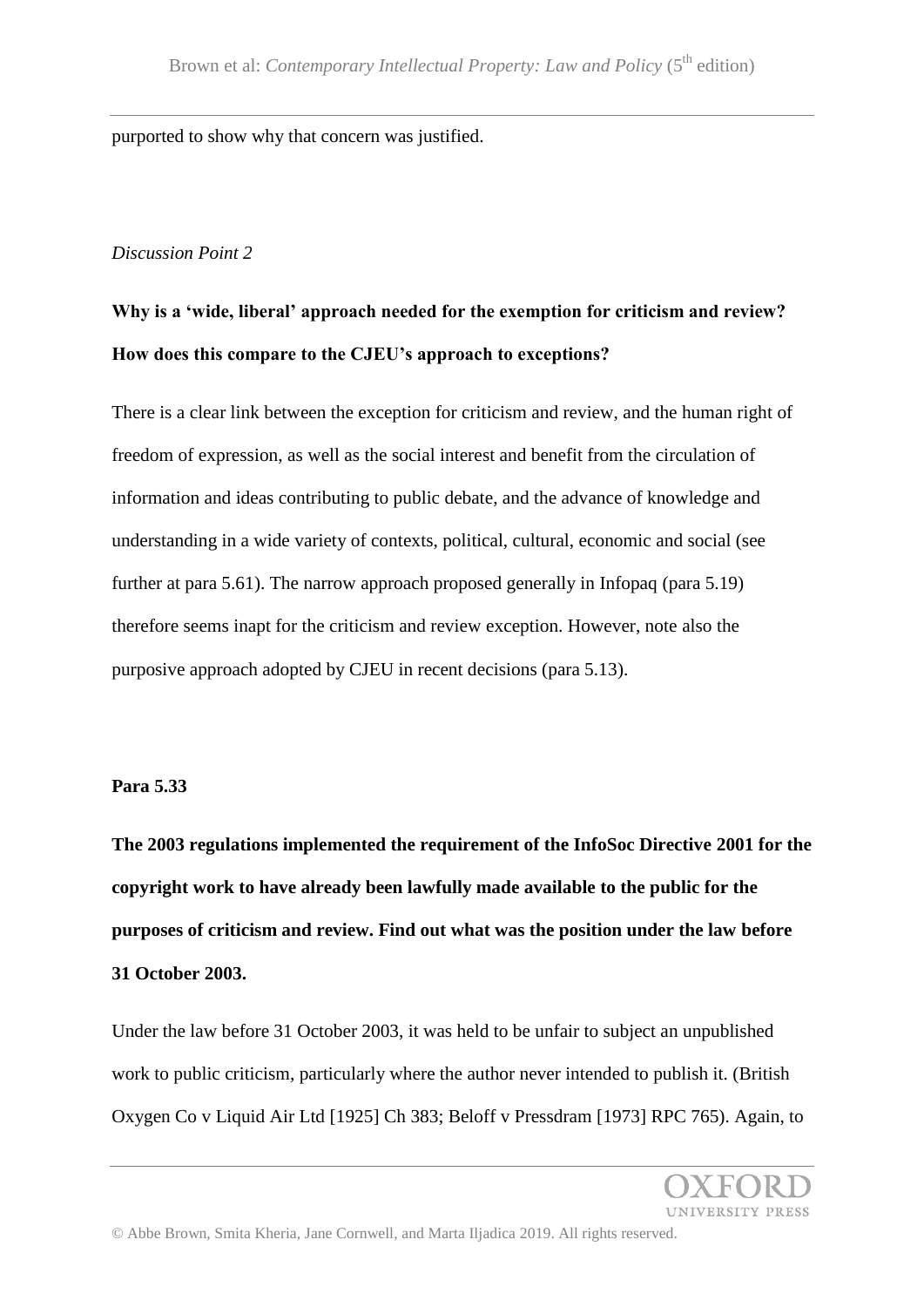use copyright documents which were confidential yet given to someone not entitled to them might be unfair even though the use is for one or more of the statutory purposes (Beloff v Pressdram [1973] RPC 765 at 787–788). 'But after all is said and done it must be a matter of impression . . . The tribunal of fact must decide.' ( Hubbard v Vosper [1972] 2 QB 84 per Lord Denning MR at 94). So it was not impossible for use of confidential documents to be fair dealing (Fraser v Evans [1969] 1 QB 349), and public criticism of unpublished material was not automatically to be regarded as unfair dealing if it had had some previous circulation (Hubbard v Vosper [1972] 2 QB 84). The law of copyright was not to be used to restrain free speech in relation to political or religious controversy (Kennard v Lewis [1983] FSR 346 per Warner J at 347).

#### **Para 5.38**

## **Is the death of Princess Diana in August 1997 still a current event? Or the events in New York on 11 September 2001? Or the fall of the Berlin Wall in 1989?**

Given the continuing fallout from 9/11 (the Afghan and Iraq wars, further acts of Al-Quaeda terrorism in the UK and elsewhere), it is certainly arguable that this is still in some sense a current event. On the other hand, the fall of the Berlin Wall looks more like history now than a current event, but given its significance in the shaping of contemporary Europe and the countries of the former USSR, the distinction is still not easily maintained. Similarly, the inquest into Princess Diana's death ended in 2008 so it can be seen as history but if there were new developments (e.g. the claims from a soldier in 2013 about her death ), it is possibly arguable that this is still a current event.

© Abbe Brown, Smita Kheria, Jane Cornwell, and Marta Iljadica 2019. All rights reserved.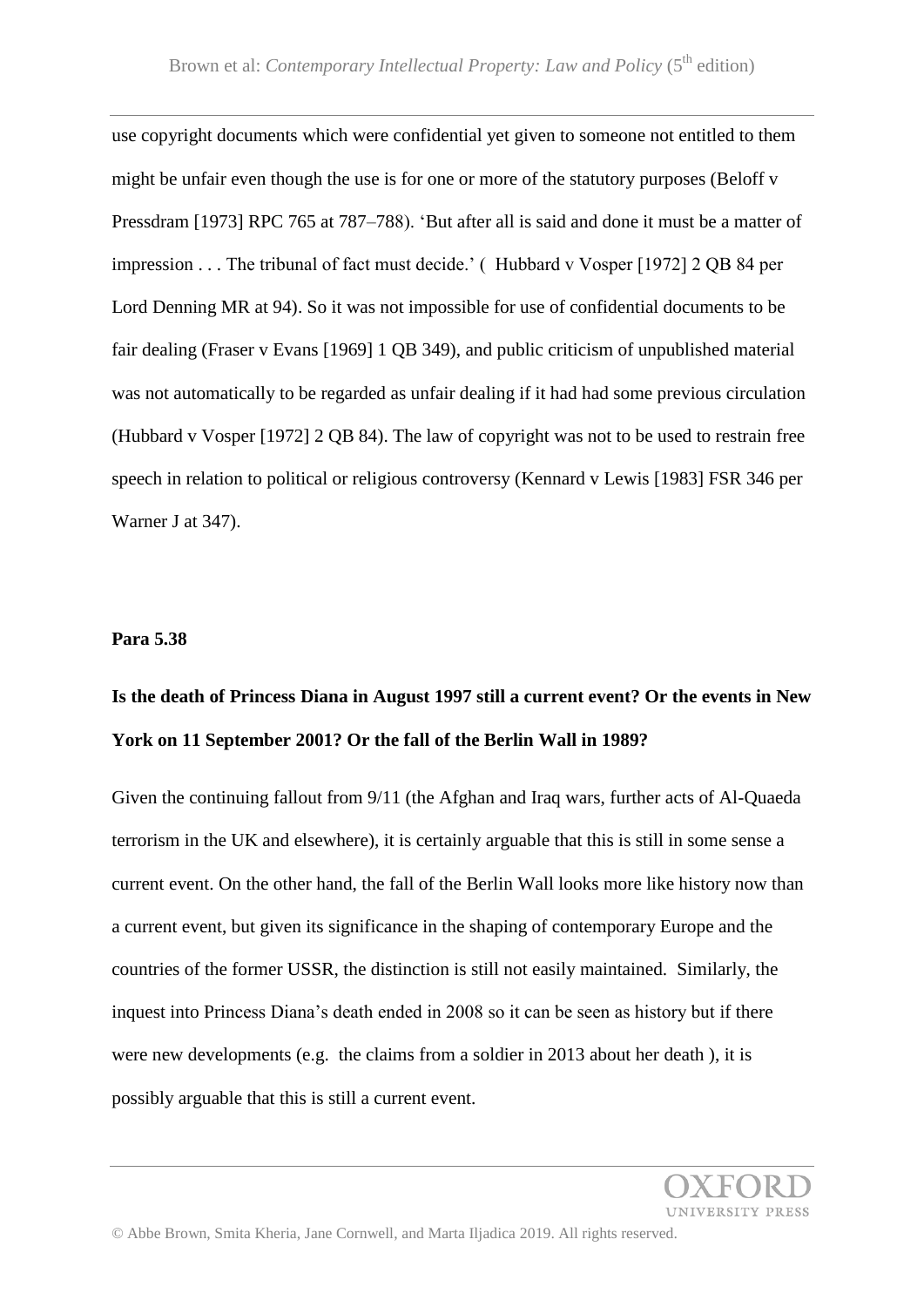#### **Para 5.51**

#### *Discussion Point 1*

## **Is 'incidental inclusion' really an exception to copyright? Or does it just follow from the definitions of copyright and infringement thereof?**

Incidental inclusion might be thought not to amount to the taking of the author's skill and labour/intellectual creation and as such not amount to a substantial taking (see para 4.14 ff) although note the impact of the Infopaq decision (para 4.9).

#### *Discussion Point 2*

**If I take a photograph of my family against the background of a statue in a city square in order to create a striking overall image, is the sculptor's copyright infringed? Is it any different from taking a picture of a well-known actor against the background of a sculpture in his home because I think the statue symbolises something of the actor's personality?**

The statue in both cases appears to be an integral rather than an incidental part of the image; but the first case seems not to be infringement because the statue is a sculpture located in a public place. The second case cannot benefit from that exception because the sculpture is not in a public place, however, note that other exceptions might apply depending on the facts and circumstances.

**UNIVERSITY PRESS**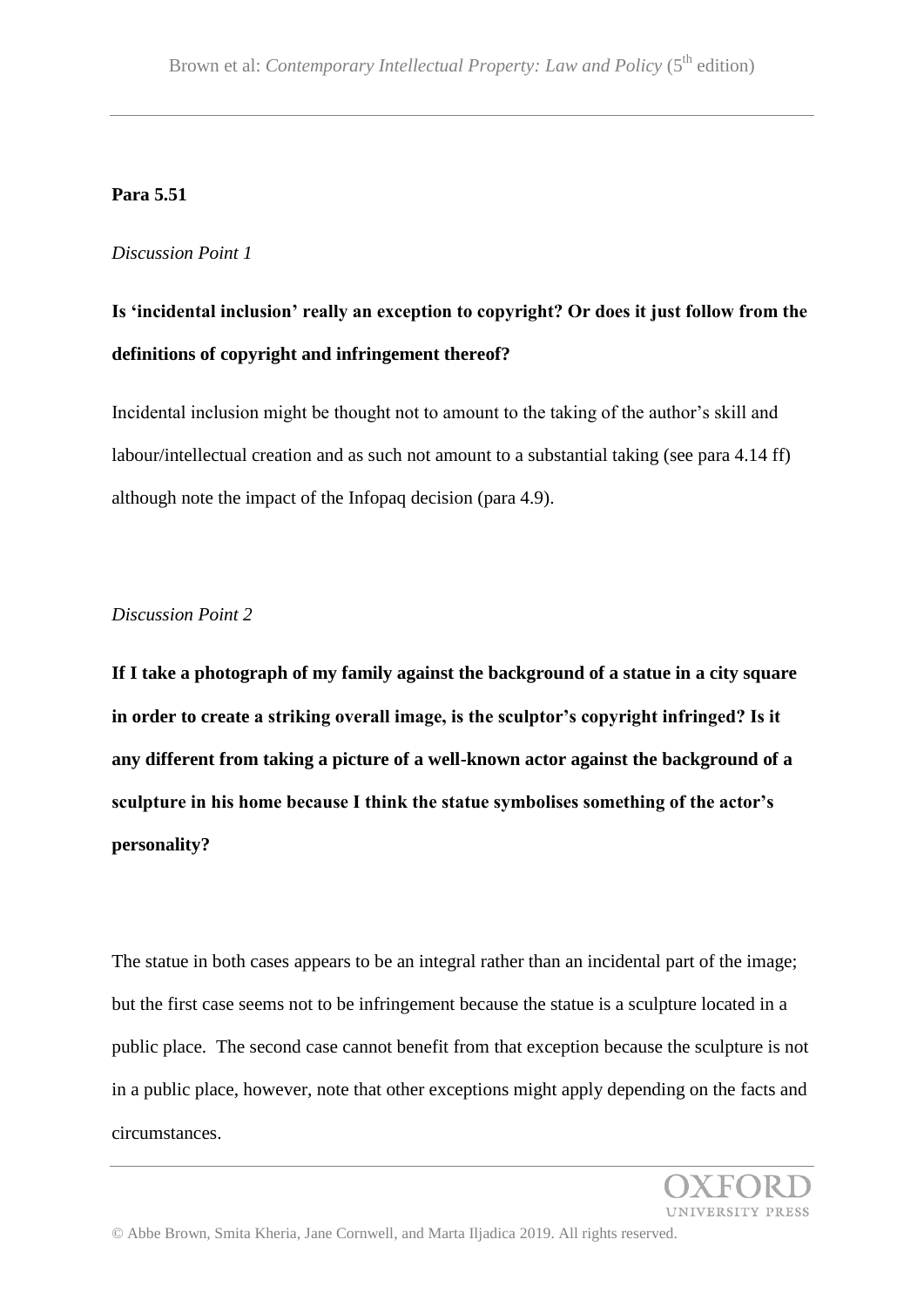#### **Para 5.54**

### **To what extent may the exceptions for lawful use of computer programs be compared with fair dealing for purposes of private study and non-commercial research?**

Decompilation might be compared to private study.

Observing/studying/testing to determine underlying ideas and principles looks like research.

There is no exclusion of the commercial, however; the creation of an interoperable programme as a commercial venture can benefit from this exception.

#### **Para 5.57**

## **Is 'place-shifting' as legitimate as 'time-shifting'? Ought there to be such an exception to copyright?**

No, 'place-shifting' is not legitimate because there is no exception for 'place-shifting' under the CDPA. Both the Gowers Review 2006 and the Hargreaves Review 2011 recommended that 'format-shifting' should receive the benefit of a private copying exception. The UK government subsequently introduced an exception in October 2014 which was repealed subsequently in July 2015.

There are good reasons for there to be such an exception. If a person has purchased a CD and makes copies in other formats to enable him or her to listen to the contents elsewhere than by way of the home CD player, it may seem unlikely that this is depriving the copyright owner of further sales of the CD; just as the VCR and its successor machines do not really deprive

UNIVERSITY PRESS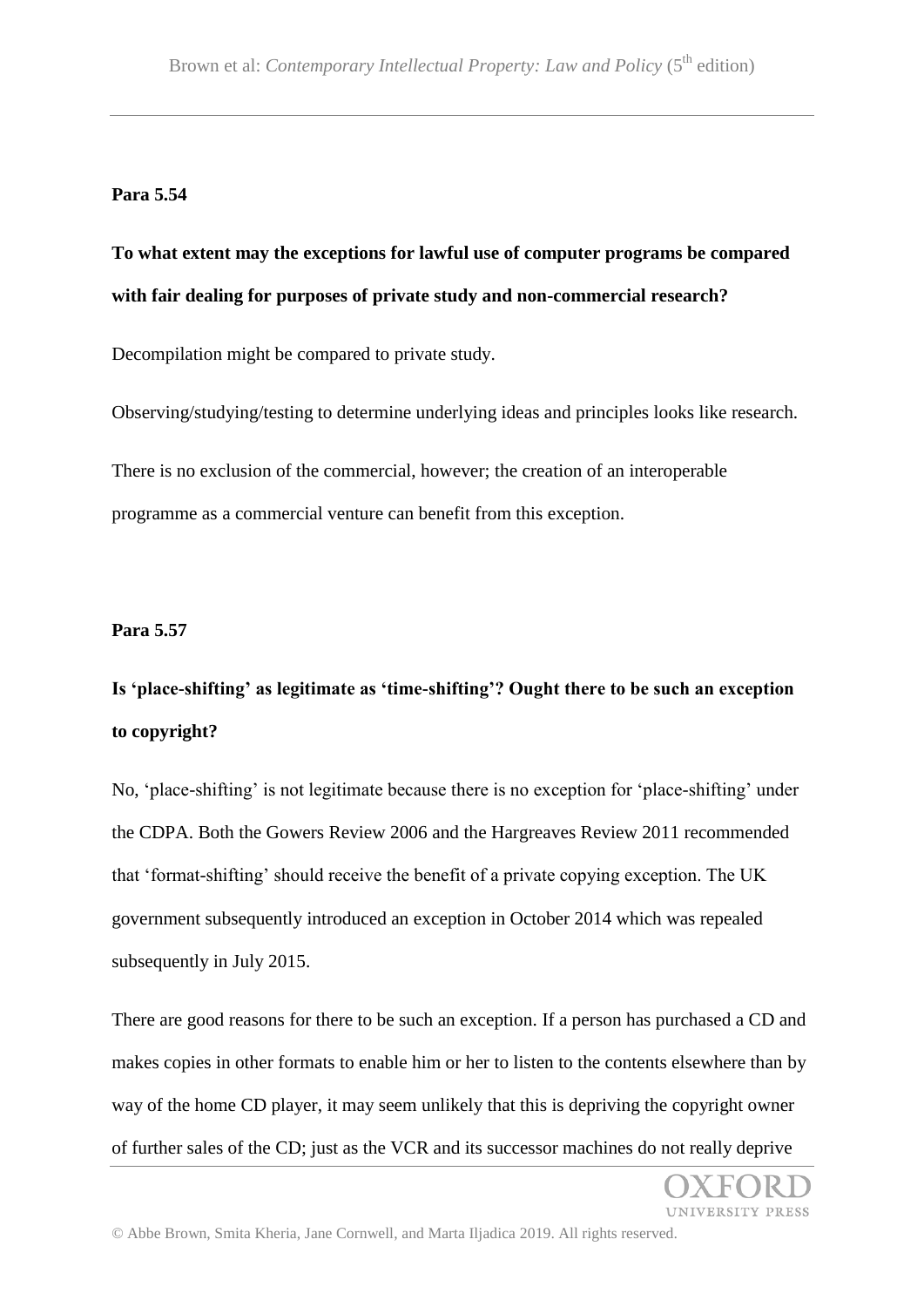the TV company of its audience. However, an important question is whether such an exception should involve a levy system to ensure some financial compensation to the rightowners in return for permitting such place-shifting.

#### **Para 5.62**

#### *Discussion point 1*

**Is there a real difference between acts which are not within the scope of copyright at all, and acts which are permitted as exceptions to copyright? Is this important in the context of the idea of 'user rights'?** 

Probably a full discussion of this issue would require careful analysis of what exactly we mean by 'rights' in general. On this reference may be made to the writings of Wesley Hohfeld, Herbert Hart, Ronald Dworkin, Joseph Raz and Neil MacCormick. In the predigital world there probably was a significant difference between doing something with a work which copyright law did not touch (e.g. reproducing an out-of-copyright work), which would be something you had a right to do and that in practice nobody could stop you doing; and claiming the benefit of a copyright exception (e.g. copying a work for purposes of private study), which was more in the nature of a privilege than a right, and could really only be relevant in the event of your being sued for infringement. But in the digital world this difference becomes blurry; and the question of whether the user has a right with which to challenge the property rights of the copyright owner becomes much more acute.